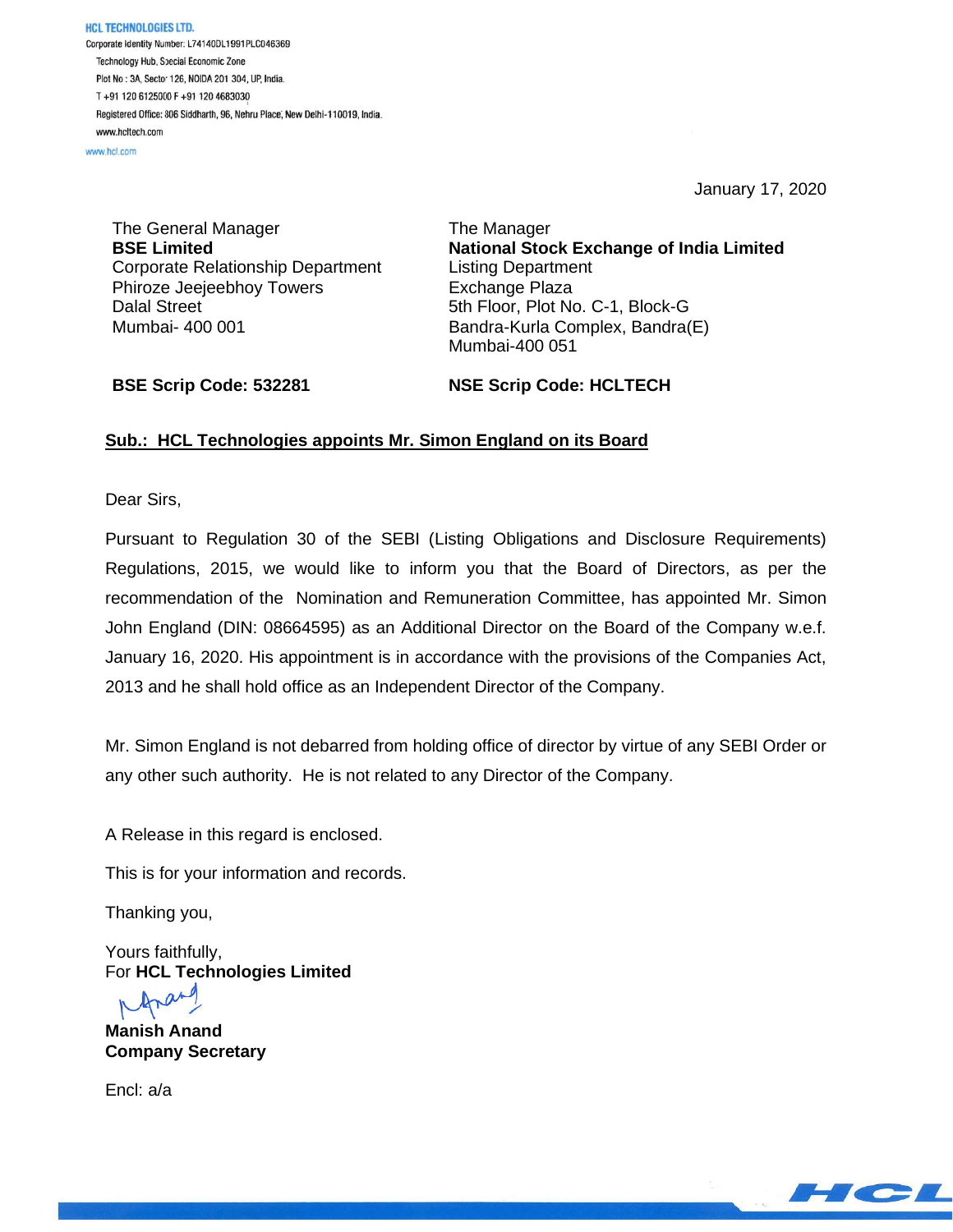

## **HCL Technologies appoints Simon England to the Board of Directors**

**Noida, India, January,17 2020** – HCL Technologies Limited (HCL), a leading global technology company today announced the appointment of Mr. Simon John England as an Independent Director on its Board. With the addition of Mr. Simon England, the total Board strength of the Company increases to 12 Directors, including 9 Independent and 3 Non-Independent Directors. The Company has 3 women Directors.

Welcoming Simon England to the Board, Shiv Nadar, Chairman and Chief Strategy Officer, HCL Technologies said, "I am extremely delighted to welcome Simon to the Board of HCL. I am certain that his rich experience and deep knowledge across diverse fields will immensely benefit HCL in its transformational journey ahead. I would like to thank Simon for his decision to become a part of HCL and look forward to working with him".

Simon England is currently a partner in the specialist advisory firm, Garwood Solutions, where he provides independent strategic and business advice to clients in the Professional Services, Financial Services, Health and Technology sectors. He has spent 27 years with Accenture and led several of Accenture's largest businesses and global client relationships, including Managing Director of Accenture's UK and Ireland Insurance business and prior to that, the UK Healthcare business. He also worked closely with Whizz-Kidz – an energetic charity that is transforming the delivery and management of wheelchair services, with the NHS, for children across many parts of the UK.

He has a degree in Engineering from the University of Durham and has over 30 years' experience of leading, transforming and growing organizations across the public and private sector. He has great expertise in complex stakeholder and commercial management; and organization turnaround will play a vital role in providing holistic direction to the company's growth plans.

Commenting on his appointment, Simon England said, "I feel extremely delighted and honored by the Board's decision. In this era of innovation, disruption and transformation, it becomes imperative for global digital enterprises like HCL to bring in new ideas and solutions. I am very excited and look forward to my new role as a part of the respected board."

Simon England's appointment is effective January 16, 2020.

## **About HCL Technologies**

HCL Technologies (HCL) empowers global enterprises with technology for the next decade today. HCL's Mode 1-2-3 strategy, through its deep-domain industry expertise, customer-centricity and entrepreneurial culture of ideapreneurship™ enables businesses to transform into next-gen enterprises.

HCL offers its services and products through three business units - IT and Business Services (ITBS), Engineering and R&D Services (ERS) and Products & Platforms (P&P). ITBS enables global enterprises to transform their businesses through offerings in areas of Applications, Infrastructure, Digital Process Operations and next generational digital transformation solutions. ERS offers engineering services and solutions in all aspects of product development and platform engineering. Under P&P, HCL provides modernized software products to global clients for their technology and industry-specific requirements. Through its cutting-edge co-innovation labs, global delivery capabilities and broad global network, HCL delivers holistic services in various industry verticals, categorized under Financial Services, Manufacturing, Technology & Services, Telecom & Media, Retail & CPG, Life Sciences & Healthcare and Public Services.

As a leading global technology company, HCL takes pride in its diversity, social responsibility, sustainability and education initiatives. As of 12 months ended December 31, 2019, HCL has a consolidated revenue of US\$ 9.7 billion and its 149,000 ideapreneurs operate out of 45 countries. For more information, visit [www.hcltech.com](http://www.hcltech.com/)